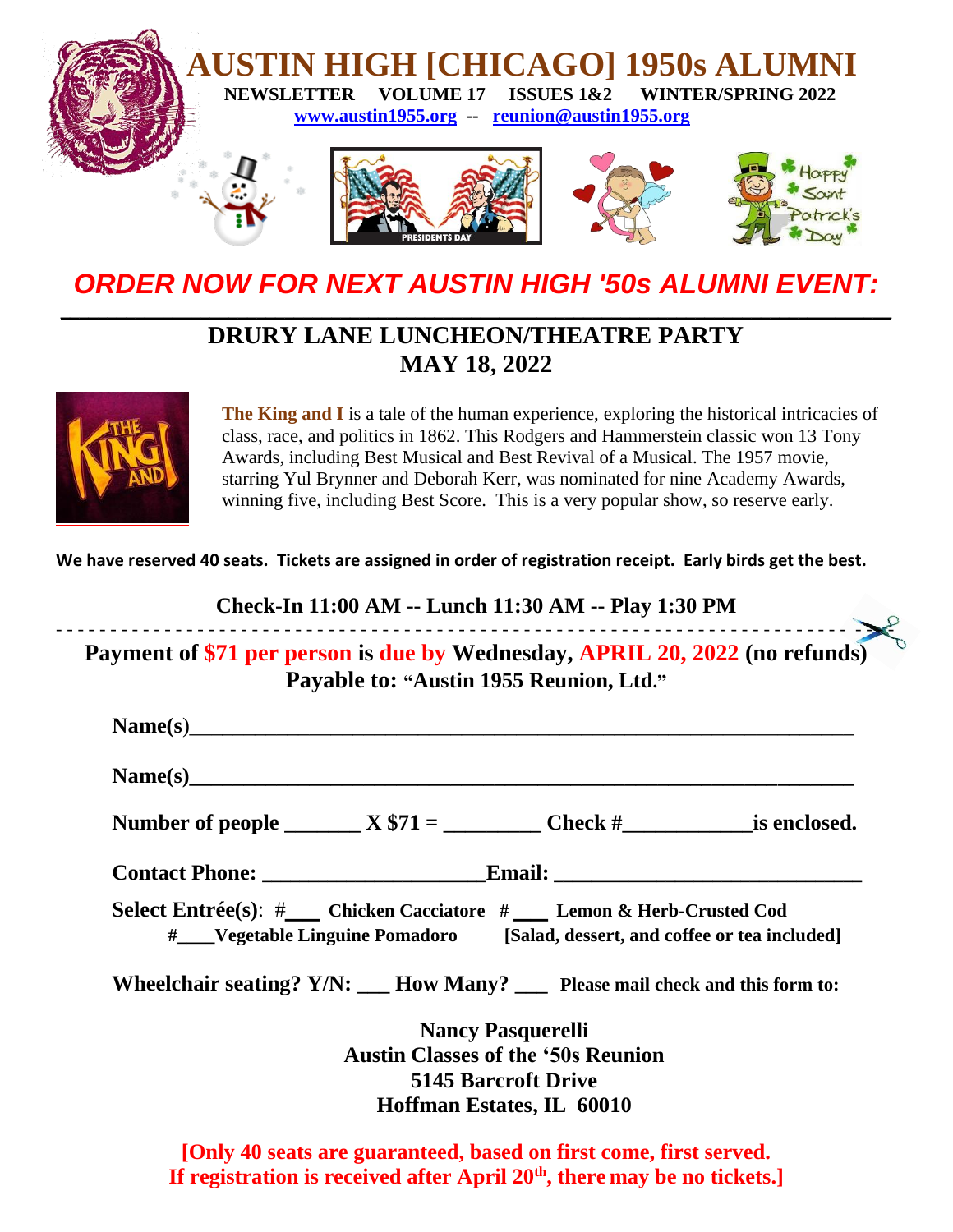#### **MESSAGE FROM KEN ROSKO:**

The following slate of officers for 2022 was confirmed at our meeting on Friday, November 12, 2021.

President: *Ken Rosko* First Vice President: *Shel Marcus* Second Vice President: *Art Fumarolo* Treasurer: *Nancy Pasquerelli* Assistant Treasurer: *Irwin Magad* Secretary*: Kaye Aurigemma* Assistant Secretary: *Sue Rosko*

#### **THANK YOU, THANK YOU, THANK YOU!!**

We are grateful to the following classmates for their donations in support of this newsletter: Jordan Fields '56, Nicholas Magas '56, Patricia (Spero) Gozzola '55, and Benjamin & Sandra Weinberg '55.

**Special thanks** to those who made extra-generous donations: *Nancy (Baggio) Pasquerelli '55*, Marie (Cerullo) Niedzialek '56, Ronald Erhardt '55, Vera (Feigenbaum) Post '56, and Al & Susan (Synoracki) Meyer '56.

Remember to mail your annual \$10 newsletter donation, payable to **Austin 1955 Reunion, Ltd**. to Treasurer, *Nancy Pasquerelli*, at 5145 Barcroft Drive, Hoffman Estates, IL 60010.

#### **ALUMNI NEWS:**

**Annette Marie (Pallone) and Al Reamer '56** have celebrated their 62-year anniversary. Annette writes, "We are enjoying our retirement in Mesa, Arizona. I am painting landscapes and enjoying the pleasure it brings to me. 'Just a little kid bit of my life."

**NEW PICTURES OF AUSTIN ADDED TO OUR WEBSITE:** Especially for those of you who did not attend our 2021 Gala Classes of the Fifties Reunion last October and do have internet access, you can see two photos of the Austin campus at the end of the PICTURES/Austin High Campus section of our website at [www.austin1955.org](http://www.austin1955.org/) or from this link: [Austin High Campus | Flickr.](https://www.flickr.com/photos/austin1955/albums/72157632778349298) These pictures were included in the Reunion Program Book which all attendees received at the reunion. The next to last picture in the Austin High Campus section is of the West (New) building and behind it, the East (Old) building across the campus. The last picture is of the East (Old) building which was used from 1890-2007.

#### **IN MEMORIAM:**

**Condolences to the families and friends of the following classmates who passed away**:

**Jeanette E. (Borelli) Sprovieri '56** passed away on December 17, 2018. Beloved wife of Francis E. for 59 years; mother of three, grandmother of seven; sister of Raymond (Anne) Borelli and Diane Beahn.

**Gloria (Carrasca) L. Wilcox '56** died on May 13, 2021. She was loved and cherished by many people including: her son Vincent McAngus (Kathy); her five grandchildren, and Pat Stefanelli, who was her first husband with whom she was living at the time of her death.

**Edward Handzel '55**, of Crete, IL (formally of Dolton) passed away on December 13, 2021. Beloved husband of 52 years to the late Carolyn. Edward is survived by his four daughters and two grandchildren. Ed graduated as an ROTC Major, and went on to complete six years in the U.S. Army Reserves. He earned a B.A. in Political Science from Roosevelt University in Chicago, and started working at Brunswick Corporation. In 1965, he became a Credit Manager at U.S. Steel in Chicago. While working and raising his family, he also owned and helped run his wife Carolyn's interior design business, Handzel's Design Galleries in Dolton and Glenwood, IL. After a long career at U.S. Steel he took the position of Village Administrator for the town of Dolton, IL. He was active in many organizations including the Chamber of Commerce and the Planning Commission. After retiring, he traveled with his wife to historic areas from Virginia to California and kept in close touch with a wide circle of loving friends and family.

**Peter Kalivas'53** of Lombard, passed away on February 1, 2022. Beloved husband of the late Elaine (Bouloukos) for 50 years; loving father of three daughters; beloved Papou to three. Peter served in the Armed Forces as a Specialist Fifth Class under the 122nd Ordinance Battalion of the 2nd and 3rd Armored Division.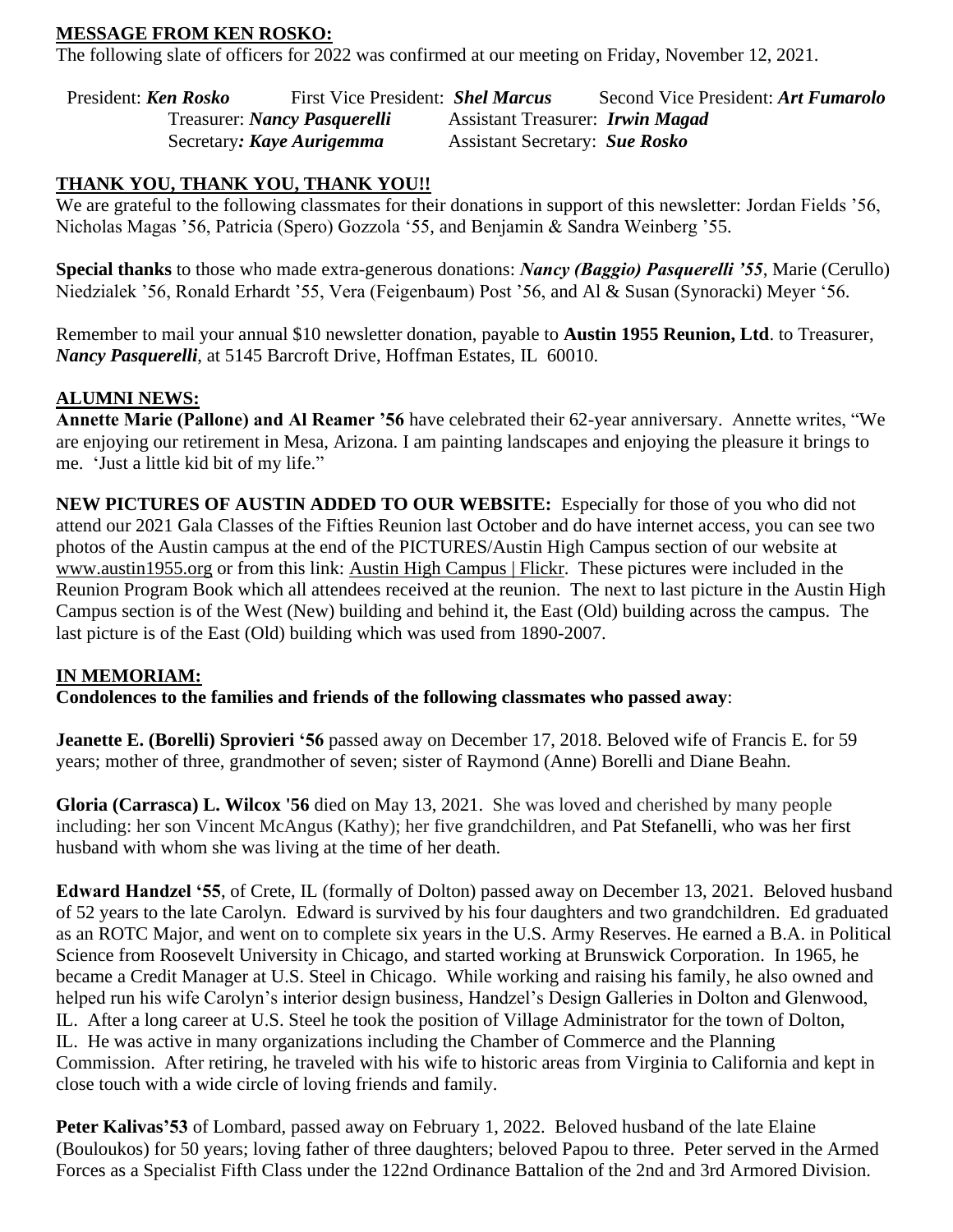#### **IN MEMORIAM (Cont'd.)**

**Jerome "Jerry" Kravitz,** age 93, died on January 16, 2022**.** He served as a Sergeant in the U.S. Army Medical Corps. Jerry was an avid sportsman, enjoying a good handball game and playing football at **Austin High School** and Miami of Ohio. Jerry was a successful salesperson and a dear friend and supporter of all he loved. He will be missed by many close friends.

**James Lekas '54,** retired U.S. Navy Captain of Jacksonville, Florida, died on February 25, 2022, after a long illness. He earned his D.D.S. in the University of Illinois College of Dentistry in 1960. He joined the U.S. Navy and reported for duty at Naval Base San Diego. He traveled the country and the world his assignments including the Philippines, Japan, the USS Bushnell, and the Marine Corps Command and Staff College. He had a tour in Vietnam from 1968-69, and then attended the University of Maryland Graduate Dental Program in Periodontics. He retired from the Navy after 31 years, and started a second career teaching at the University of Florida College of Dentistry and was Chair of Dental Programs at Florida State College of Jacksonville. After retiring from clinical practice, he consulted for Aetna Insurance for many years.

Jim grew up on the West Side of Chicago near Central Ave. He started working at eight years old with a paper route and had various jobs including delivery boy, assistant cook, and night watchman; he worked until he was 81. He had a lot of freedom as a child and explored Chicago with his older brother. They went fishing in Lake Michigan and went to summer camp at the YMCA. He broke more than one window playing baseball in front of his apartment. The 4th of July was spent at Soldier Field watching fireworks. He met his future bride on a blind date when he was asked to pick up "Elfriede the blonde" at the airport. He knew he had met a good woman when his convertible top was leaking in the rain and she responded, "I'll just move my feet." The two dated about a year and then married. He was soon called to serve in Vietnam where he was awarded the Navy Commendation Medal with Valor. He returned and was stationed in Baltimore, Maryland where his daughter, Andrea, was born. Next, it was off to Italy and his son, Bryan, was born.

Jim was happiest when his family was happy. He had simple needs and few wants in life. He was outgoing, kind, gentle and always ready to socialize. He never met a stranger. He always said the best decision he ever made was marrying Elfriede (Elfi) and the second-best decision was joining the Navy. Jim's dedication to Elfi was endless and he continued to refer to her as "my bride" even after 53 years of marriage. Jim's profession was dentistry but his passion was poker. He played from his youth until he passed, and made many friends and more dollars. He was not a mathematician but knew the odds of drawing to an inside straight. He also enjoyed reading, traveling and visiting the friends he had made all over the world.

James is survived by his wife, Elfriede (Rittershaus) Lekas of Jacksonville, Florida; his daughter Andrea Irina Garland and son-in-law Richard Garland, his son Bryan James Lekas and daughter-in-law Melinda Lekas; as well as two grandchildren, Emily Lekas and Carter Lekas, and one great-grandson, Colton Garland.

**Richard Burton Ross '56** of Highland Park, IL died on December 11, 2021 at the Citadel of Glenview. Loving husband for almost 51 years to the late Joan (Goodfriend) Ross, survived by their daughter, Rory Ross-Braun and son-in-law Scott D. Braun. Richard was born and raised in Chicago but spent most of his life in Glencoe, IL, where he and Joan could be seen walking their beloved collies throughout town.

**Dianne (Serota) Kraus '55** passed away on March 22, 2021. Beloved wife and best friend for 63 years of Leonard; loving mother of four; devoted Grammy of seven; cherished GiGi of two.

**Theodore "Ted" A. Shapero'58**, beloved husband of Sandy, nee Goldstein, died on February 2, 2022. Loving father of two, proud grandfather of five. A practicing attorney for over 30 years and founding member and first president of Gentlemen Enjoying Leisure (GEL). Ted was also an active member of Sherman Levine AZA

**Raymond Stonehocker '55** of Arlington Heights; Airforce Veteran and retired Project Manager passed away August 18, 2021. Beloved husband of the late Dorothy (2020); Loving father of two, Cherished grandpa of two. Dear brother of the late Tom, Juanita & Kay. Fond uncle & friend to many.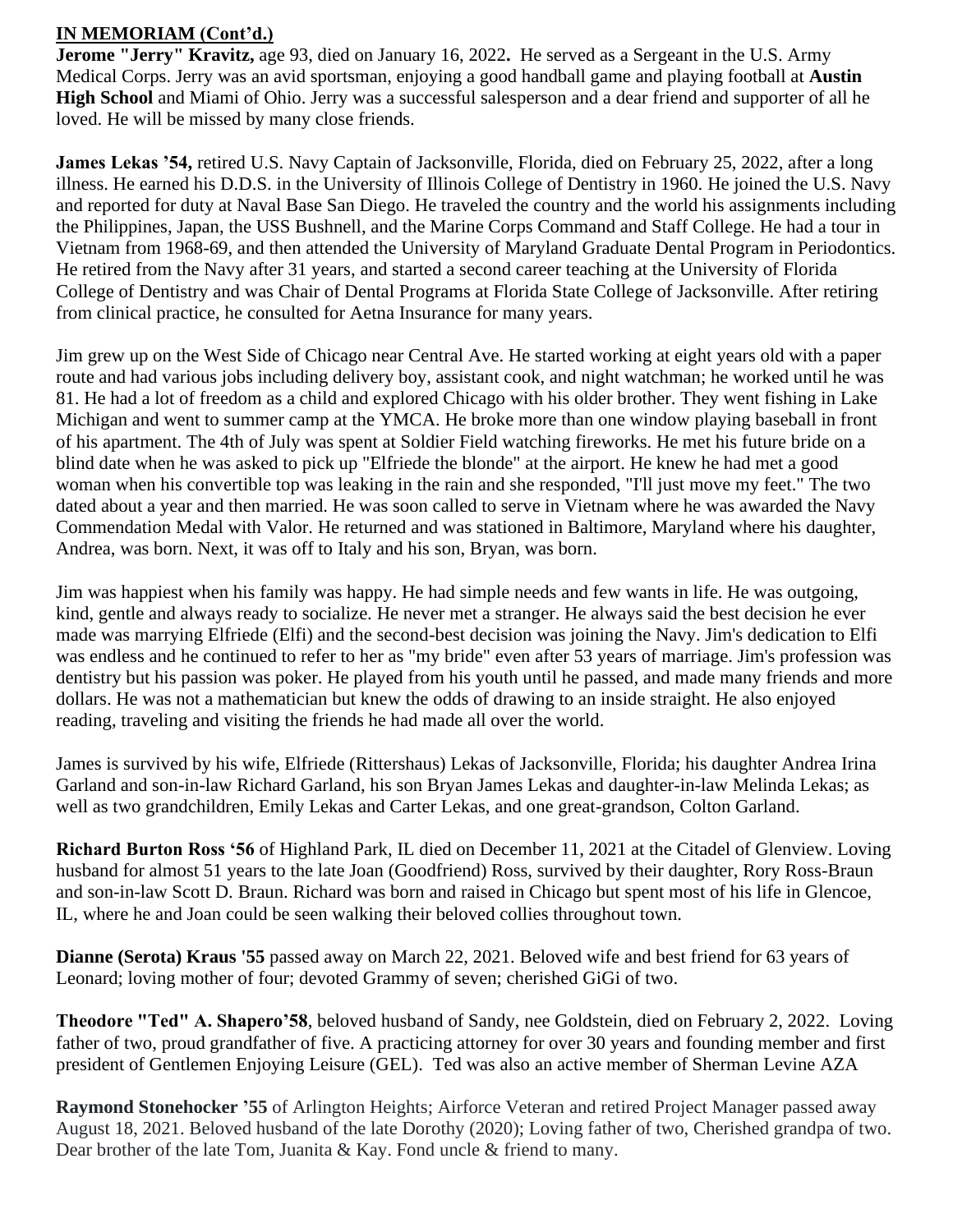# **IN MEMORIAM (Cont'd.)**

**Richard Weber '57,** of Park City Utah, died on September 1, 2021 after a long illness. Beloved husband for 49 years of Joe Ann, father of two, grandfather of two, Dick was a manager at R.R. Donnelley (RRD) for 32 years, and it was there he met his wife. While at RRD, he played many seasons as the firecracker infielder of the RRD softball team. He also coached the RRD Girls softball team and proudly bore the distinction of being not only thrown out of a game in defense of his female athletes, but getting thrown out of all of Grant Park and its fields. He was always very proud of that incident. Upon retirement in 1995, they moved to Park City, Utah, where Joe Ann had introduced him to skiing, and built their dream house. Originally a Chicago North-sider, he was a Cubs fan, but was also loyal to Chicago – the Bears, Cubs, Bulls, and Blackhawks. He was a proud veteran who loved his country and his family, and was a true and lifelong friend to his old Austin High buddies. There were two Celebrations of Dick's life; one in Park City, and one at his daughter's Burr Ridge home. The next day, the family attended the Bears/Lions game, to honor Dick's life-long season ticket holder attendance. Dick was their hero, protector, and defender; their Pater familias. Rest in Peace, Richard. You done good!!

**Susan (Yablon) Klein '55** passed away on September 22, 2021. Beloved wife for 61 years of Alvin Klein; loving mother of two; proud grandmother of four; pre-deceased by three brothers.

#### **SIGNIFICANT EVENTS:**

**150 years ago**, the first **Arbor Day** was celebrated on **April 10, 1872.** In 1855, J. Sterling Morton purchased a large plot of land in Nebraska City, where he settled his family. At the time, Nebraska had few trees, and without them, settlers lacked windbreaks, fuel, building materials, and shade from the hot sun. Morton was passionate about planting trees on his own property, and then lobbied the state legislature to create a holiday that would encourage other Nebraskans to do the same. On the first Arbor Day, prizes were offered to individuals and counties that planted the most trees. The day was a resounding success, with an estimated 1 million trees planted throughout the state. Today, the 260-acre Morton property in Nebraska City is maintained by the Arbor Day Foundation, and is a destination for 150,000 visitors, with a hotel, dining options, walking paths, interactive adventure and year-round seasonal activities. [March/April 2022 Arbor Day News]

**90 years ago,** on **February 26, 1932, John R. Cash,** American singer, songwriter, musician, and actor was born to poor cotton farmers in [Kingsland, Arkansas.](https://en.wikipedia.org/wiki/Kingsland,_Arkansas) He was known for his deep, calm [bass-baritone](https://en.wikipedia.org/wiki/Bass-baritone) voice, the distinctive sound of his [Tennessee Three](https://en.wikipedia.org/wiki/The_Tennessee_Three) backing band characterized by train-like chugging guitar rhythms, a rebelliousness coupled with an increasingly somber and humble demeanor, free prison concerts, and a trademark all-black stage wardrobe which earned him the [nickname](https://en.wikipedia.org/wiki/Honorific_nicknames_in_popular_music) "**The Man in Black**". Cash is one of the [best-selling music artists of all time,](https://en.wikipedia.org/wiki/List_of_best-selling_music_artists) having sold more than 90 million records worldwide. His genre-spanning music embraced [country,](https://en.wikipedia.org/wiki/Country_music) [rock and roll,](https://en.wikipedia.org/wiki/Rock_and_roll) [rockabilly,](https://en.wikipedia.org/wiki/Rockabilly) [blues,](https://en.wikipedia.org/wiki/Blues) [folk,](https://en.wikipedia.org/wiki/Folk_music) and [gospel](https://en.wikipedia.org/wiki/Gospel_music) sounds. This crossover appeal earned him the rare honor of being inducted into the [Country Music,](https://en.wikipedia.org/wiki/Country_Music_Hall_of_Fame) [Rock and Roll,](https://en.wikipedia.org/wiki/Rock_and_Roll_Hall_of_Fame) and [Gospel Music](https://en.wikipedia.org/wiki/Gospel_Music_Hall_of_Fame) Halls of Fame. His music career was dramatized in the 2005 biopic *[Walk the Line](https://en.wikipedia.org/wiki/Walk_the_Line)*.

**90 years ago,** when the first U.S.-hosted Winter Olympics began on **February 4, 1932**, a milestone beyond medaling awaited the champions: The 1932 Olympics in Lake Placid, New York, were also the first games in which athletes received their awards atop the now-iconic podium. That year, one of the last people to ascend to the winning spot was American boxer-turned-bobsledder Eddie Eagan, the only person to secure gold at both the Summer and Winter Games. Yet, the latter contest likely never would have unfolded in the small upstate New York town without the arm-twisting of a man named Godfrey Dewey, whose father was Melvil Dewey, the librarian who invented the Dewey Decimal System.

Melvil had founded a village recreation center called the Lake Placid Club. While the region was best known for summer getaways, the Deweys positioned the club as a winter sports haven. Godfrey Dewey convinced presidential candidate and New York Governor Franklin D. Roosevelt that the 4,000-person Lake Placid Club should host the third Winter Olympiad, and the International Olympic Committee unanimously approved the bid. Seventeen countries were represented in 14 events, and more than half of the participating athletes hailed from the U.S. or Canada. Attendance was low due to the global depression, and the event led to significant financial losses at the local and state level, but the added facilities allowed Lake Placid to welcome back the Olympics in 1980. [historyquiz.com]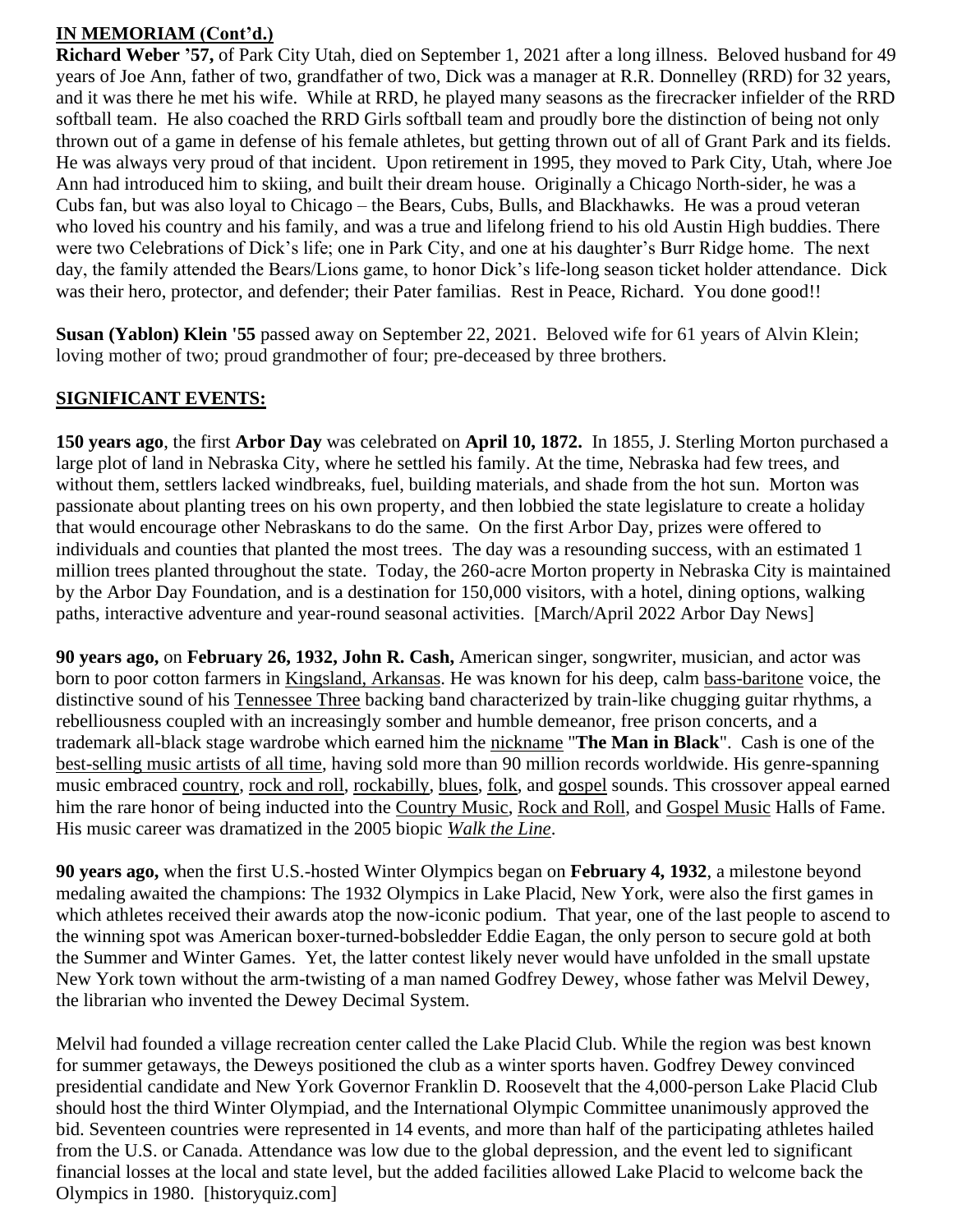## **SIGNIFICANT EVENTS (Cont'd.):**

**85 years ago** (along with most of our class of 1955 alums), **Kraft Macaroni & Cheese** debuted during the Depression in 1937. Some 50 million boxes were purchased during World War II alone, because shoppers could get two boxes for one food ration stamp.

**80 years ago**, on **February 19, 1942**, President [Franklin D. Roosevelt](https://www.history.com/topics/us-presidents/franklin-d-roosevelt) signed **[Executive Order](https://www.history.com/topics/executive-order) 9066,** initiating a controversial [World War II](https://www.history.com/topics/world-war-ii) policy with lasting consequences for Japanese-Americans. The document ordered the forced removal of resident "enemy aliens" from parts of the West vaguely identified as military areas.

After the bombing of [Pearl Harbor](https://www.history.com/topics/world-war-ii/pearl-harbor) by the Japanese in 1941, Roosevelt came under increasing pressure by military and political advisors to address the nation's fears of further Japanese attack or sabotage, particularly on the West Coast. While 9066 also affected Italian and German Americans, the largest numbers of detainees were by far Japanese Americans.

Japanese immigrants and their descendants, regardless of American citizenship status or length of residence, were systematically rounded up and placed in prison camps. Evacuees, as they were sometimes called, could take only as many possessions as they could carry and were forcibly placed in crude, cramped quarters in the western states, on remote and barren sites such as Manzanar and Tule Lake. Thousands of families' lives were interrupted, and some were destroyed by Executive Order 9066. Many lost businesses, farms and loved ones.

Roosevelt delegated enforcement of 9066 to the War Department, telling Secretary of War Henry Stimson to be as reasonable as possible in executing the order. Attorney General Francis Biddle recalled Roosevelt's grim determination to do whatever he thought necessary to win the war. Biddle observed that Roosevelt was not much concerned with the gravity or implications of issuing an order that contradicted the [Bill of Rights.](https://www.history.com/topics/bill-of-rights)

In her memoirs, [Eleanor Roosevelt](https://www.history.com/topics/first-ladies/eleanor-roosevelt) recalled being completely floored by her husband's action. A fierce proponent of civil rights, Eleanor hoped to change Roosevelt's mind, but when she brought the subject up with him, he interrupted her and told her to never mention it again.

During the war, the U.S. [Supreme Court](https://www.history.com/topics/supreme-court-facts) heard two cases challenging the constitutionality of Executive Order 9066, upholding it both times. Finally, on February 19, 1976, decades after the war, [Gerald Ford](https://www.history.com/topics/us-presidents/gerald-r-ford) signed an order prohibiting the executive branch from re-instituting the notorious and tragic World War II order. In 1988, President [Ronald Reagan](https://www.history.com/topics/us-presidents/ronald-reagan) issued a public apology on behalf of the government and authorized reparations for former Japanese American internees or their descendants. [www.history.com]

**70 years ago,** Bernard and Rita Jacobs, having pawned their car and luggage, acquired full ownership of a struggling Chicago radio station. On **December 13**, **1951,** with Bernie serving as engineer and Rita as the announcer, **WFMT** signed on for the first time as Rita famously asked, *"Is anybody listening?"* Their goal: to produce and present fine arts content on the radio that they could enjoy, respect, and share with others. Seven decades later, that idea still guides WFMT, a world-renowned brand with a reputation as a champion of classical music that presents world-class performances from Chicago and around the world accompanied by enlightening context from its knowledgeable hosts. **WFMT** celebrated its 70th anniversary on December 13, 2021, with a day of exciting performances featuring an impressive roster of special guests. This all-day celebration air/streamed live from Northeastern Illinois University's "Jewel Box" Recital Hall on 98.7 FM, [wfmt.com,](https://www.wfmt.com/) and the [WFMT app;](https://www.wfmt.com/app) and video of the performances was streamed on Facebook and wfmt.com.

# **WORDS TO LIVE BY & BON MOTS:**

- "There's a fine line between genius and insanity; I have erased this line." [Oscar Levant]
- I remember when my brain was smart and my phone wasn't. [The Lockhorns 1-2-22]
- The only reason they say 'Women and children first" is to test the strength of the lifeboats. [Jean Kerr]
- Inside every older person is a younger person wondering, "What the heck happened?"
- We'll be friends until we are old and senile. Then we'll be new friends.
- Smile, it gives your face something to do!